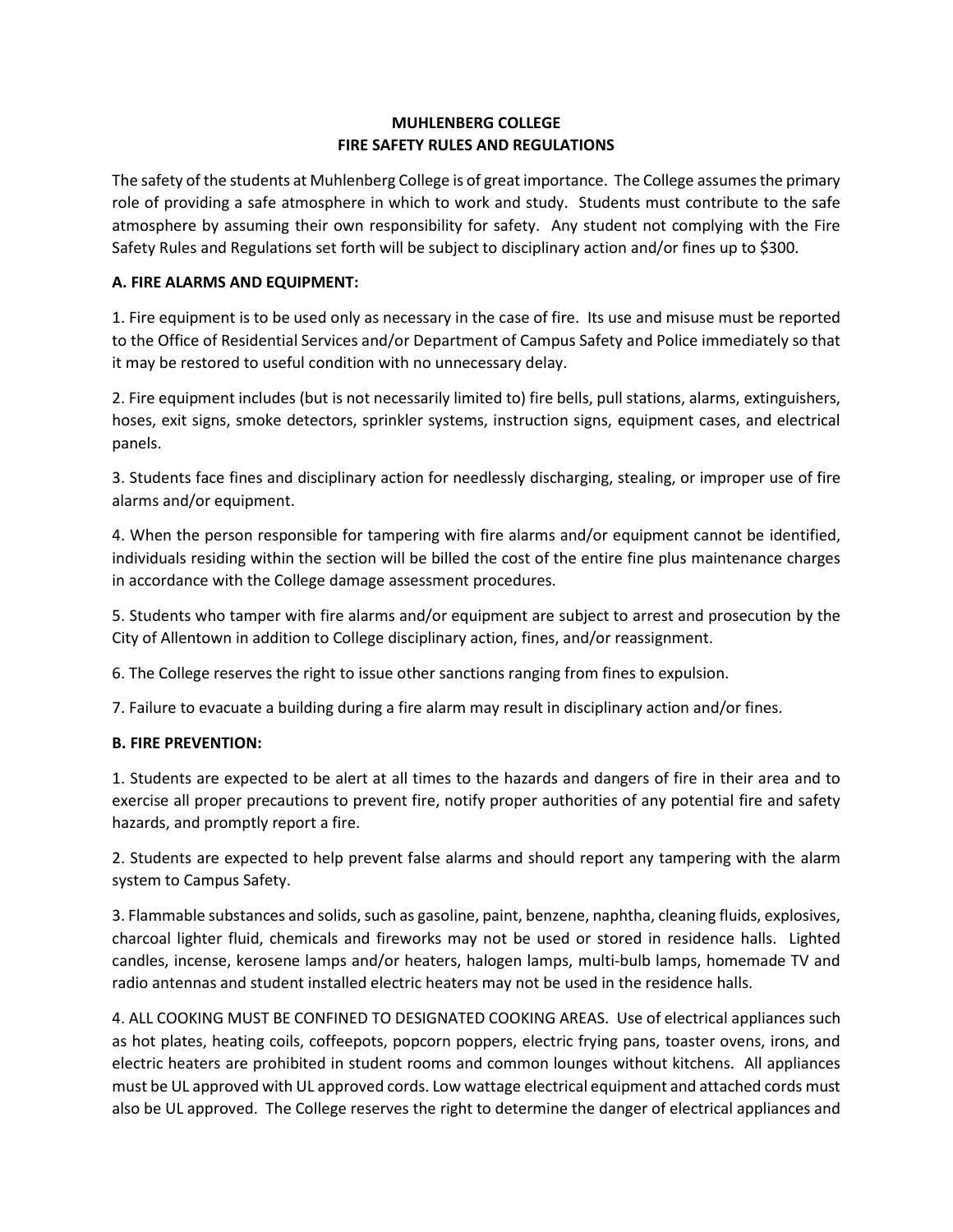remove them. If the College determines a cooking item is being used in areas other than designated cooking areas the item may be confiscated.

5. Storage or placement of any items (including trash, bicycles, boxes, furniture, etc.) in public areas such as corridors, stairwells, or balconies is prohibited. Items placed or stored in public areas will be removed by the College with a charge for their release. Items may not be left outside residence buildings at any time (i.e. trash cans).

6. All decorations used in corridors or public areas shall be flameproof or fire resistant materials. The College reserves the right to remove any and all decorations that do not comply. Spray painting or use of flammable paint products in residence halls is prohibited.

7. Hanging of cloth material along walls is discouraged for safety reasons. No material or paper may be draped or affixed overhead or from ceiling pipes.

8. Section and fire doors are to remain closed at all times. Residents of the section and/or specific individuals will be held responsible when the doors are blocked or propped open. A door will be considered propped if there is any physical obstruction (such as tape, stones, hangers, cardboard, trash cans, etc.) which prevent it from closing or locking.

9. Any additional lighting (i.e. Christmas lights) must be UL approved with proper installation and

approved by Plant Operations, Campus Safety and/or Residential Services. No lights may be strung from any pipes or fire/safety equipment.

10. No storage of any type of gas powered vehicles inside residence halls or enclosed areas.

11. Use of charcoal or propane grills is permitted; however, the grill must be at least 20 feet from any structure. Lighter fluid cannot be stored inside any residential facility.

12. Ashes must be properly disposed of in designated metal cans. Cans can be requested by contacting Plant Operations office at 484-664-3400. If ashes are found in any College owned and/or leased properties, the person will be subject to disciplinary action and/or fines.

13. Use of fireworks is strictly prohibited on any College property.

14. Muhlenberg College is a smoke free campus, therefore all college facilities are smoke free (including vaping devices and electronic or e-cigarettes). Smoking is permitted only on non-College owned locations, such as city owned sidewalks. Regardless, smoking is not permitted within 20 feet of any College owned building. Smoking devices should always be properly extinguished and discarded in ashtrays.

15. Any violation of the above fire prevention regulations may be subject to disciplinary action and/or fines.

## **C. FIRE DRILLS AND SAFETY INSPECTIONS:**

1. All persons must evacuate the building when a fire alarm is sounded.

2. The Department of Campus Safety shall be responsible for establishing procedures for supervised fire drills in residence halls in compliance with local and state fire safety regulations. Fire drills are conducted once per academic semester.